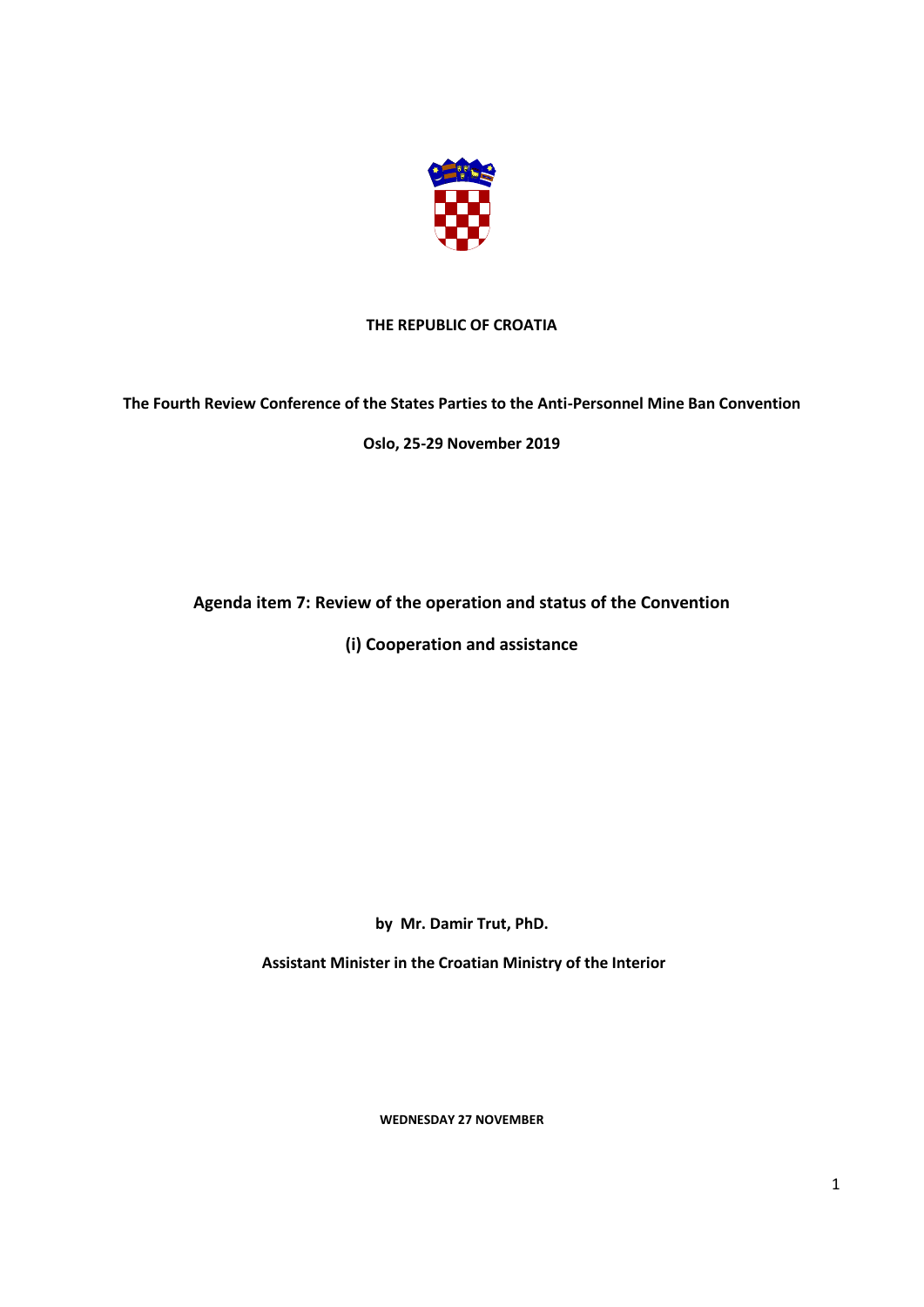Thank you, Mister President,

Please allow me to report that the Republic of Croatia has made significant headway in the review period also in the field of assistance and cooperation, through numerous bilateral and multilateral activities.

The bilateral meetings were held with the representatives of Columbia, Syria and Norway focusing on mine action and related activities. The bilateral meeting was held with the Ambassador of Syria, and one of the topics of the meeting was planning future activities in demining. One of the examples of good cooperation was with Ukraine in the area of legislation.

Furthermore, the international symposium entitled "Mine Action" has been held annually for 16 consecutive years in Croatia. Around 2.500 participants from 67 countries have participated in the symposium. The symposium featured more than 450 presentations, and around fifty companies from Croatia and the world exhibited their mine action equipment there. The symposium is aimed at representatives of national mine action centres, demining companies, competent ministries, manufacturers of demining equipment, donors, scientists and representatives of other civilian and military structures involved in mine action. We always strive to keep the main topics current and relevant to mine action community, for example: new technologies in mine action, improvised explosive devices, mine victim assistance, exchange of experience, financial frameworks for demining and – of course – promotion and implementation of provisions of Antipersonnel Landmine Convention (APLC). The said symposium serves as a platform for various meetings on the margins for all participants, with the aim of strengthening partnerships at all levels. One of those meetings is The South-Eastern Europe Mine Action Coordination Council (SEEMAC) meeting, during which countries of the region exchange experiences and plan joint cross-border projects. Preparations for the 17<sup>th</sup> International Symposium, which will be held in 2020, on the Adriatic Sea, are already underway. I would like to use this opportunity to invite you to Croatia.

Within the five-year period, I wish to emphasise an excellent cross-border cooperation with Hungary. On the basis of this cooperation, we managed to obtain significant EU grants through two projects and managed to completely clear hazardous areas along Hungarian-Croatian border.

Through the "Demining and Socio-Economic Integration" project, financed by the Swiss Confederation in the wider framework of the "Swiss-Croatian Cooperation Programme", a remarkable cooperation was achieved, which resulted in demining one part of the most mine-contaminated areas od Croatia (Kotar forest) and in obtaining funds intended to Mine Vistim Assistance.

I would like to briefly report also on the CROMAC- *Centre for Testing, Development and Training* activities. The Centre deals with training, equipment testing and developing new technologies. This limited company.carried out courses for nearly all demining centres in the region, for the Jordan Centre, members of Iraqi Ministry of Health and Environment, members of Serbian-Russian humanitarian centre, Serbian Mine Action Centre and many others.

International assistance and cooperation in the field of mine action will certainly be one of the cornerstones of Croatian mine action strategy for the period 2020-2026, principally because of the knowledge and experience gained, educated and developed capacities and other elements of Croatian mine action system, as well as the intention to share all this with the wider mine action community.